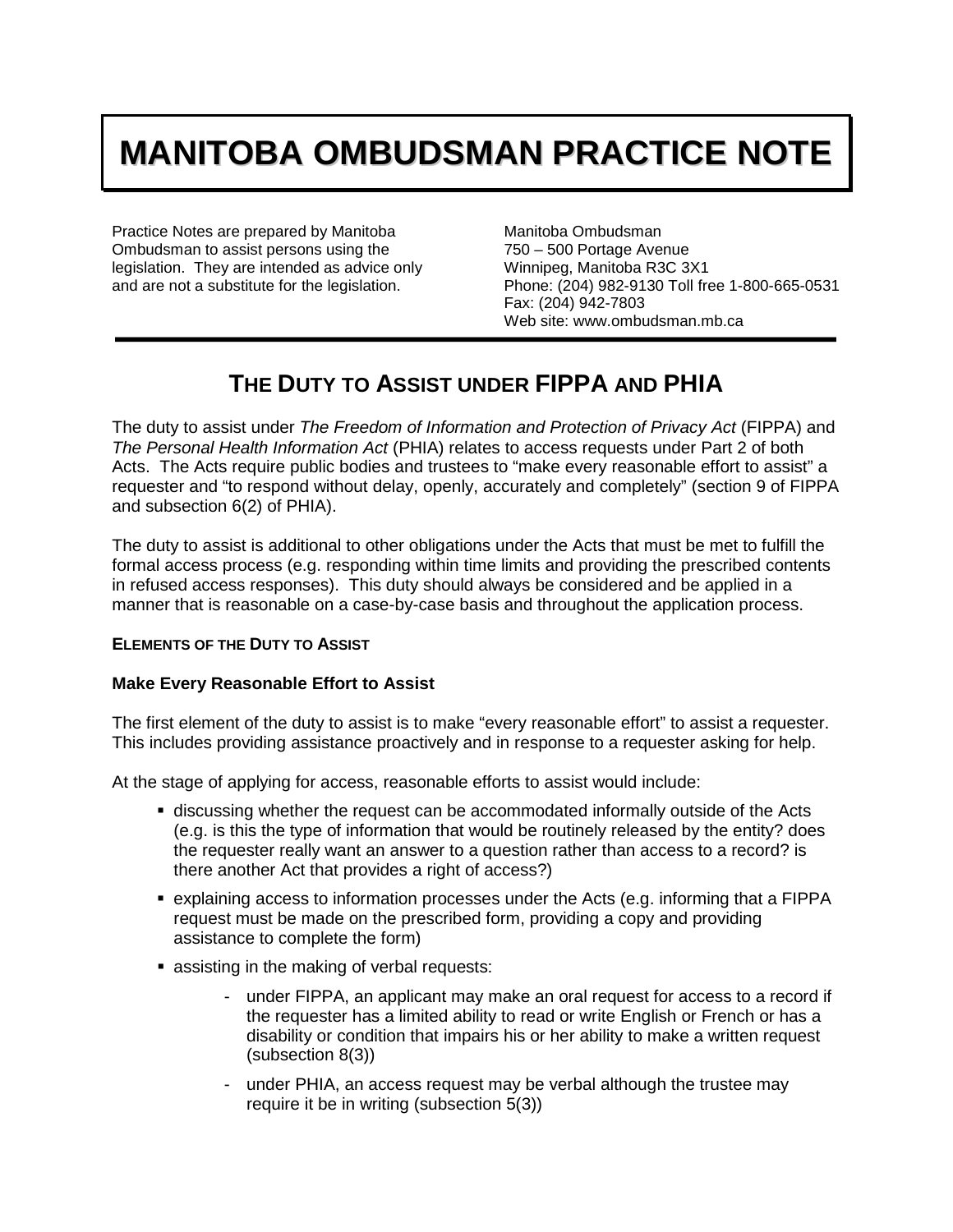- determining whether the request can be clarified in the interests of focusing on certain key records and avoiding unnecessary costs to the requester:
	- the objective would be to narrow the request while still meeting the requester's access needs and not dissuading the request
	- Note: the time for responding does not stop when an entity is clarifying a request with a requester

Reasonable efforts to assist a requester throughout the processing of the request would include explaining various processes under the Acts, such as how to:

- modify an access request to reduce the amount of fees
- make a request for a waiver of access fees under subsection 9(1) of the Access and Privacy Regulation under FIPPA
- make a request for a correction to personal or personal health information

#### **Respond Without Delay**

The next element of the duty to assist is to respond without delay. The public body or trustee should begin working on the access request upon receipt to ensure a timely response.

There are also specific requirements in FIPPA and PHIA to respond to the requester within the legislated time limit. In many circumstances, requests can be responded to in advance of the time limit. An entity should not work to that deadline.

Under FIPPA, a public body must "make every reasonable effort" to respond within the 30-day time limit (subsection 11(1)). Extensions for responding under FIPPA cannot be made on the basis of a public body's delay in taking action to process the access request.

Under PHIA, a trustee must respond "as promptly as required in the circumstances" but no later than the time limit set out in subsection 6(1) of the Act. Depending on the circumstances, the response must be made within 24 hours, 72 hours or 30 days. PHIA does not permit the time limit to be extended.

#### **Respond Openly**

To respond openly requires public bodies and trustees to be transparent. This duty can be fulfilled in communicating with requesters to explain access decisions, such as:

- explaining the basis under FIPPA for an extension of the time limit for responding
- explaining the basis of fees being charged in relation to the access request and reasons for a decision not to waive the fees

An example of openness is providing information to the requester to explain a record to which access has been given. Under FIPPA, a public body that provides access to a record may give any additional information believed necessary to explain the record (subsection 14(2)). Under PHIA, a trustee, if asked, must provide an explanation of any term, code or abbreviation used in the personal health information (subsection 7(2)).

Another example of openness is creating a record. Under FIPPA, if a record exists but is not in the form requested by the applicant, the public body may create a record in the form requested if in its opinion it would be simpler or less costly to do so (subsection 10(2)). FIPPA and PHIA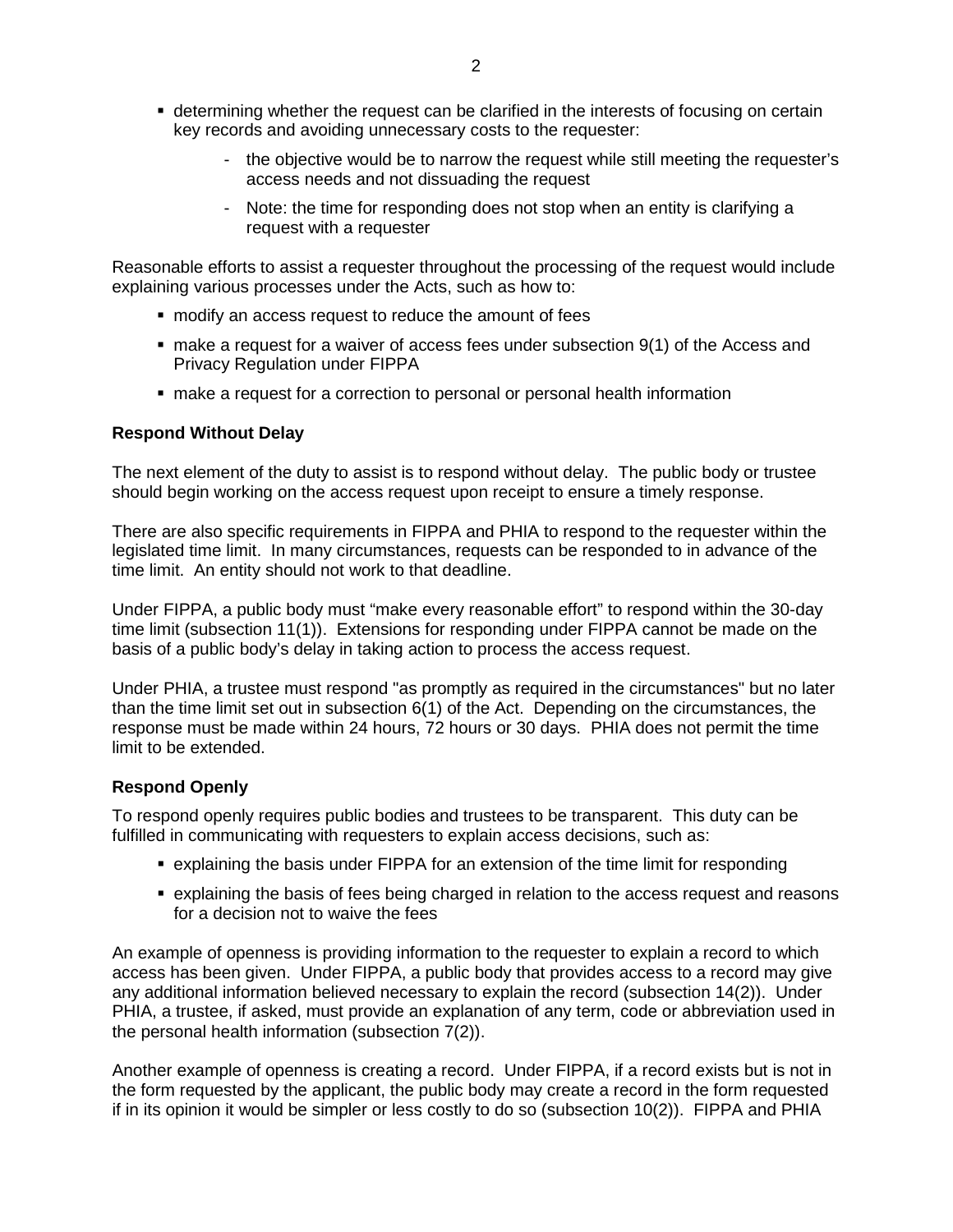do not require an entity to create a record in this or any other context, but an entity could discuss with the requester whether this approach would meet his or her request and, if so, create a new record.

#### **Respond Accurately**

The duty to respond accurately requires having sufficient information upon which to base the access decision, such as through:

- conducting an adequate search for responsive records:
	- it is not sufficient to believe that there are no responsive records
	- reasonable efforts would include a strategy to identify and locate all responsive records
	- the entity should search all reasonable locations, including off-site locations, where the requested records might be found
	- the search should include records in the entity's "control", if not possession, for example records maintained by agents, consultants or other contracted services
	- if adequate searches have not been conducted, all relevant records would not be identified and the resulting response would be inaccurate and incomplete
- thoroughly reviewing the records before claiming exceptions to refuse access:
	- it is not sufficient to assume that an exception applies
	- the records must be reviewed on a line-by-line basis

#### **Respond Completely**

The duty to respond completely includes responding in relation to all of the requested records. A complete response when access is not provided to all of the requested records would include the following:

- **if requested records do not exist or cannot be located:** 
	- explaining the searches conducted to attempt to locate the records
	- if the records were destroyed, explaining the records management processes and destruction policies that were followed
- **if access to part or all of the responsive records is refused:** 
	- section 12 of FIPPA sets out the required contents of a complete written response, including providing the specific provision and reasons for the refusal
	- subsection 7(1) of PHIA sets out the required contents of a written response concerning a refusal of access to personal health information

#### **COMPLAINT INVESTIGATIONS BY MANITOBA OMBUDSMAN ABOUT DUTY TO ASSIST**

Both FIPPA and PHIA provide a right of complaint to the Ombudsman "about any decision, act or failure to act" that relates to the request (subsection 59(1) of FIPPA and subsection 39(1) of PHIA). A requester may complain specifically about a failure to fulfill the duty to assist, or the Ombudsman may consider whether the duty to assist was met in an investigation of any type of access complaint. Additionally, under FIPPA, the Ombudsman may bring to the attention of the head of a public body any failure to fulfill the duty to assist applicants (clause 49(f) of FIPPA).